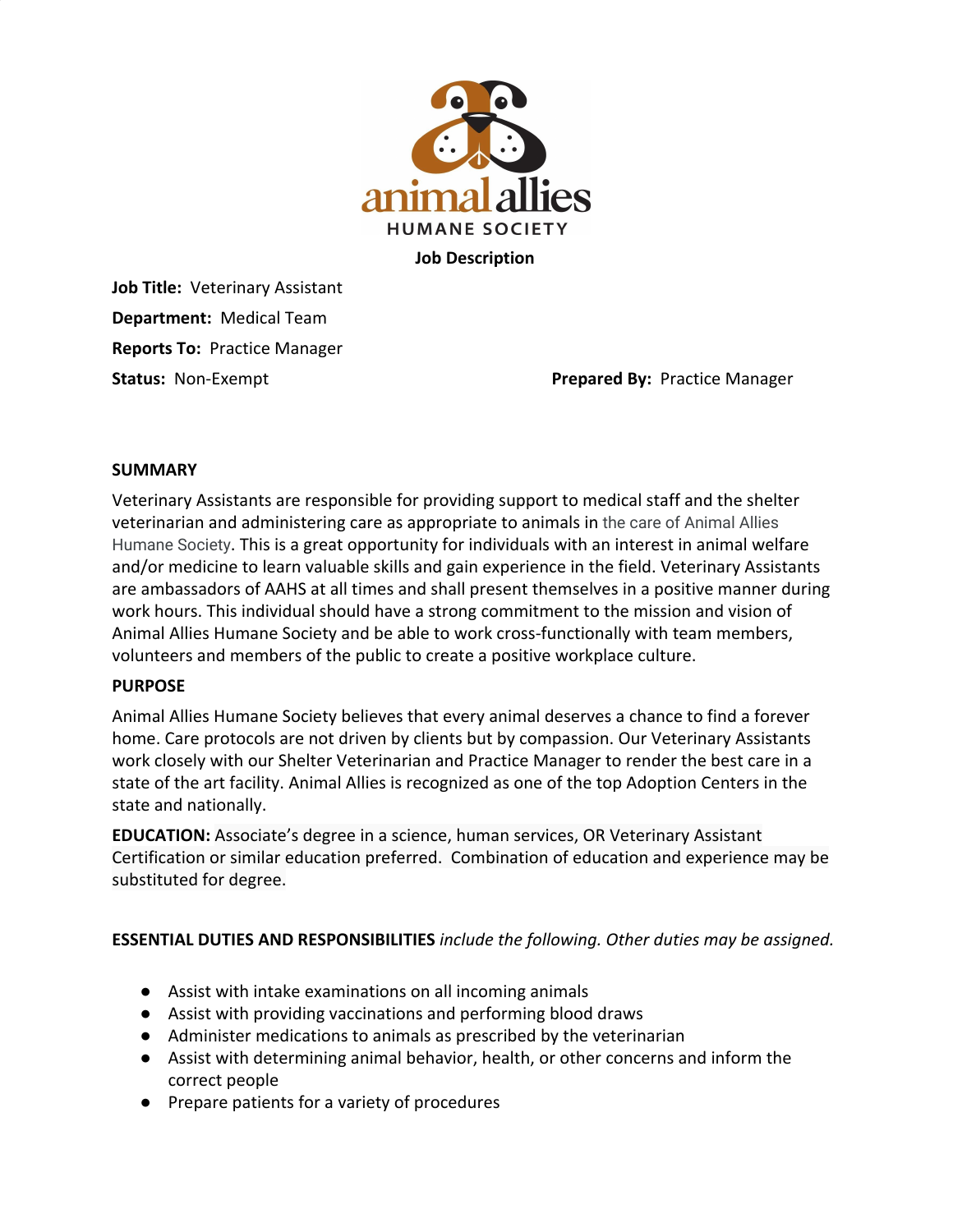- Safely restrain patients during examinations and other procedures
- Transport patients from kennels to medical room
- Transport animals to and from outside veterinary services such as spay/neuter and appointments
- Perform medical inventory under the supervision of the team lead.
- Assist with handling and unloading transport animals.
- Maintain communication with Adoption and Kennel staff regarding the animals in our care, including suggesting moves of the animals throughout the building
- Maintain controlled substance and medical records
- Provide excellent patient care
- Perform daily cleaning of medical area, especially in between patients
- Wash and sterilize equipment throughout the day
- Clean medical areas including mopping and sweeping
- Coordinating laboratory tests
- Performing fecal flotations and other diagnostic tests
- Entering medical records and other information into our Shelter Buddy record keeping system
- Other duties may be performed as required or assigned by the Practice Manager or Team Lead

**QUALIFICATIONS:** *The ideal candidate will have previous veterinary assistant experience. To perform this job successfully, an individual must be able to perform each essential duty satisfactorily with or without accommodations. The requirements listed below are representative of the knowledge, skill, and/or ability required.*

# **Client Education**

- 1. Must be able to learn basic veterinary medical concepts including, but not limited to, surgical and anesthetic protocols and anesthetic risks, basic veterinary medicine terminology, and provide hands on care to the animals in our facility
- 2. Must also be able to communicate basic veterinary concepts to clients and repeat information relayed by a veterinarian to the public and other departments
- 3. Must communicate with the public in a professional manner

# **Animal Handling**

- 1. Will handle (on average) 25 dogs and cats per day
- 2. Must learn characteristics of animal behavior (for example: be able to identify aggressive or fearful behaviour)
- 3. Must be comfortable with both dogs and cats and handling those that are difficult to restrain in a safe manner
- 4. Should identify own limitations and be willing to ask for help
- 5. Must be proficient at animal restraint for various procedures, including the appropriate use of safety equipment for fractious or feral animals

# **Physical Requirements**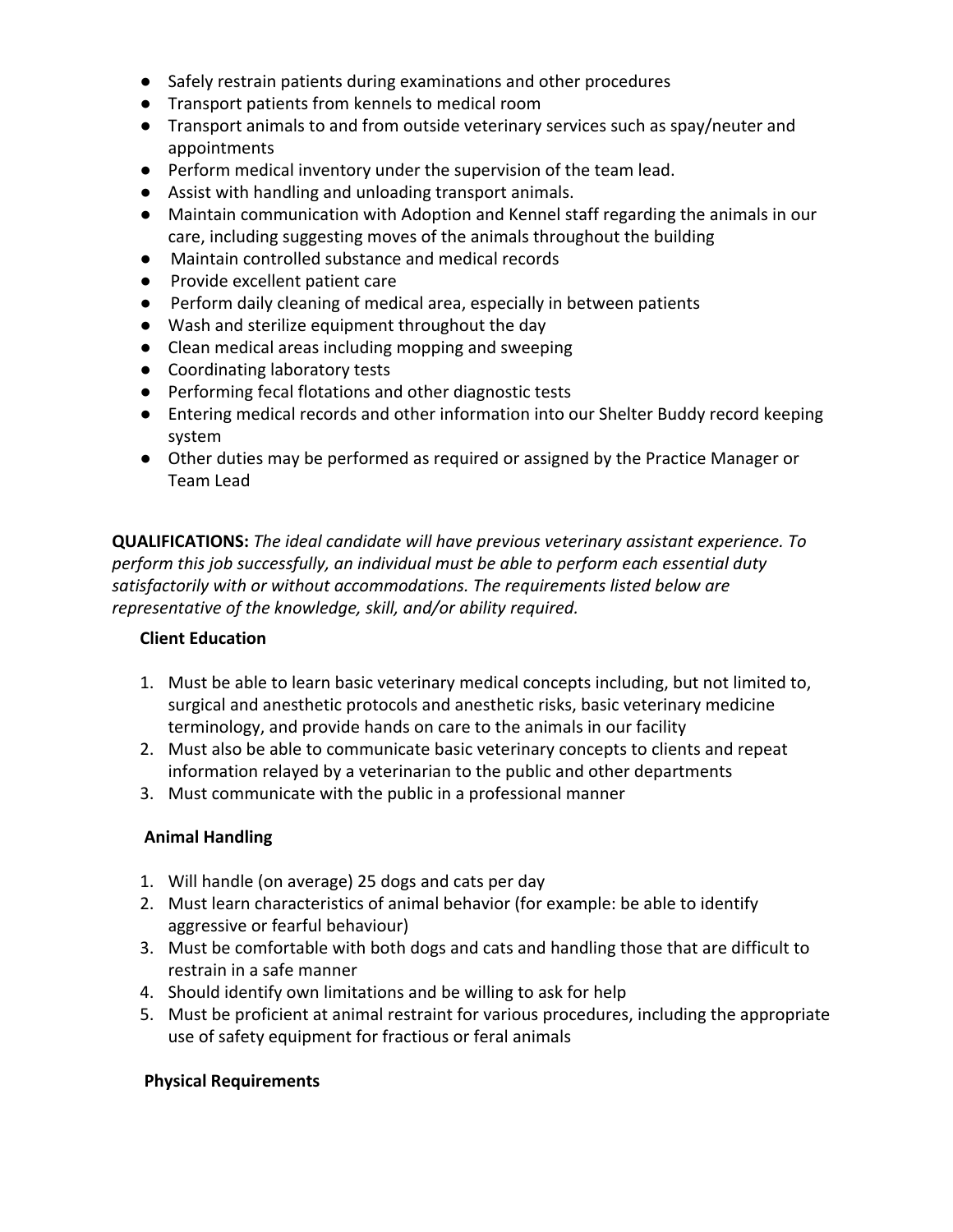- 1. Must be able to work standing or sitting for 8 or more hours
- 2. Must be able to lift and carry up to 50 pounds repeatedly throughout the day with help
- 3. Must be able to bend and kneel repeatedly
- 4. Must be able to see fine detail in a variety of situations
- 5. Must be able to work in potentially extreme environmental temperatures

#### **Emotional/Mental Requirements**

- 1. Work under stressful conditions, and work efficiently and effectively under those conditions
- 2. Respond quickly to a variety of medical situations as needed
- 3. Cope with animal death in a healthy way
- 4. Ability to rapidly and accurately process information
- 5. Ability to recognize need for assistance and ask for help
- 6. Ability to control instinct (for example: while restraining it is often required to tighten grip and NOT release an animal that begins to struggle)
- 7. Ability to remain calm in stressful situations

**Potential and Prolonged Exposure:** *While performing the duties of this job, the veterinary assistant is exposed to hazards associated with aggressive patients; hazards associated with infected animals; exposure to unpleasant odors, chemicals and noises; exposure to bites, scratches and animal wastes; and possible exposure to contagious diseases.*

- 1. Prolonged exposure to various aqueous solutions including, but not limited to, dish soap, chlorhexidine, isopropyl, and hydrogen peroxide
- 2. Potential exposure to isoflurane anesthetic gas
- 3. Prolonged exposure to quaternary ammonium cleaners and bleach
- 4. Potential exposure to sharps, including needles and surgical blades
- 5. Potential exposure to infected or aggressive animals, animal wastes and animal blood.

**PHYSICAL DEMANDS:** The physical demands described here are representative of those that must be met by an employee to successfully perform the essential functions of this job with or without accommodations.

Individuals may need to sit or stand as needed. Duties may require walking primarily on a level surface for periodic periods throughout the day; reaching above shoulder heights, below the waist or lifting as required to file documents or store materials; and, provide care and supervision of domestic animals up to 150 pounds throughout the workday. Proper lifting techniques required.

#### **WORK ENVIRONMENT**

The work environment characteristics described here are representative of those an employee encounters while performing the essential functions of this job with or without accommodations.